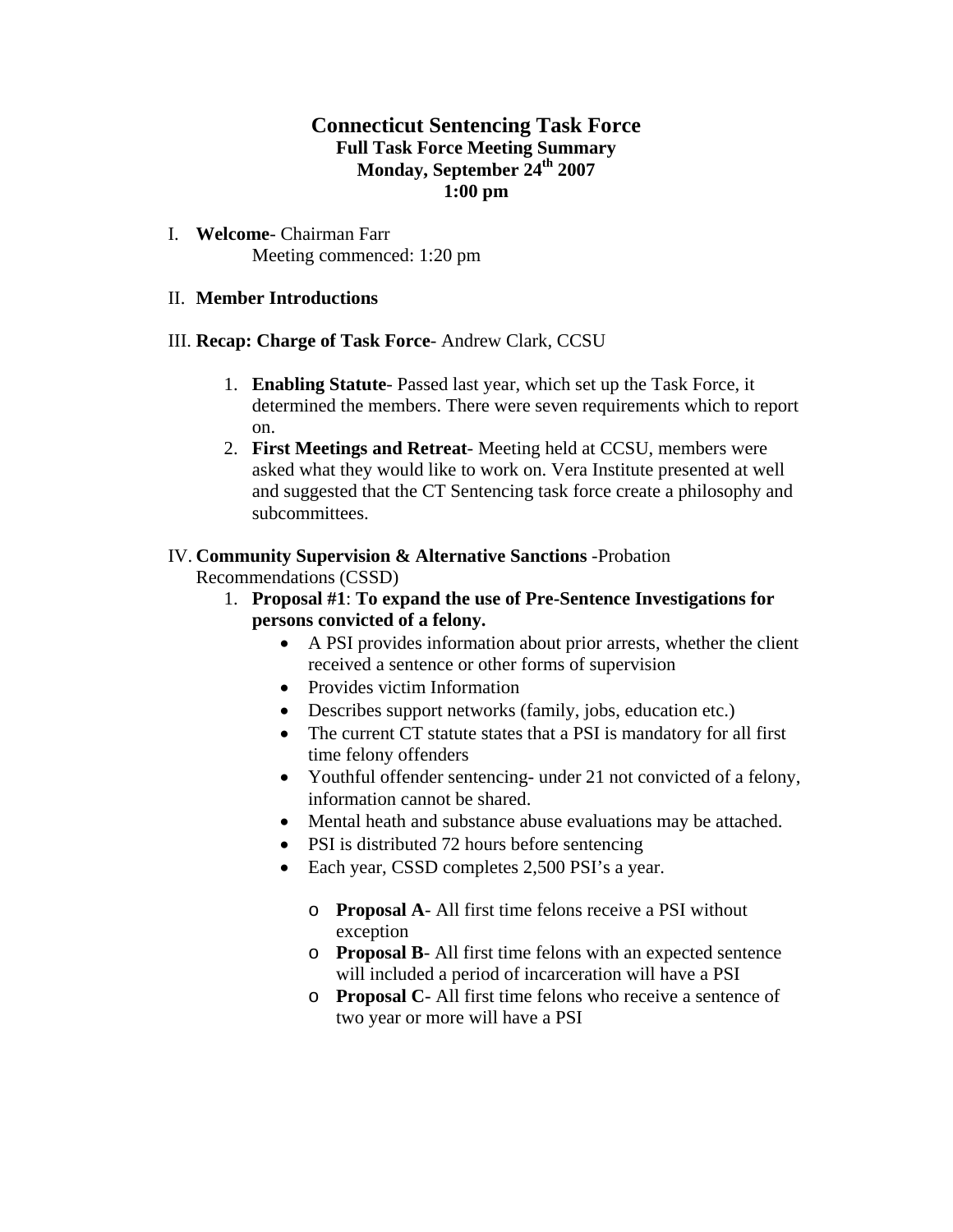## **Preliminary Full Committee Vote**-

- Report to legislature that there is some merit within this recommendation
- Figure out how to compromise with the all agencies involved
- **Proposal #2**: **To reduce the maximum terms of probation and to enable early termination based on a positive behavior charge** 
	- 1. National and CT statistics show that offenders are most likely to recidivate within in 2 months after being placed on supervision.
	- 2. According to CSSD statistics, 87% of new arrests occurred during the fist 24 months after probation placement.
	- 3. Most supervision programs designed to change criminal behavior can be delivered within 24 months.
	- 4. In Connecticut early termination is allowed, but rarely used
	- 5. CSSD not just trying to monitor probation but rather to change behavior, important to focus efforts during the time period when the risk of reoffending is the highest.
	- 6. Sex offenses are excluded
	- 7. A step in the right direction for public safety
	- 8. Redirecting efforts and personnel to areas of greatest need

## **Preliminary Full Committee Vote**-

- Take care of language issues raised by the committee
	- 1. Disparity Subcommittee will review proposal
- **Proposal #3: Create a diversionary program that combines behavioral health treatment with community supervision** 
	- 1. Any client found to have a psychiatric disability, or would benefit from treatment with non-serious pending charges are eligible.
	- 2. The judge, Prosecutor, Defense Attorney of CSSD employee can request mental health evaluation.
	- 3. The client must sign an authorization release form and waive their right to a speedy trial so that they can participate in the mental health program.
	- 4. The client must agree to comply with the conditions of the program which will not exceed two years.
	- 5. Public record of an offense committed by a client considered psychiatrically disabled will be subject to a full dismissal followed by expungment if the client is compliant with the mental health programming.